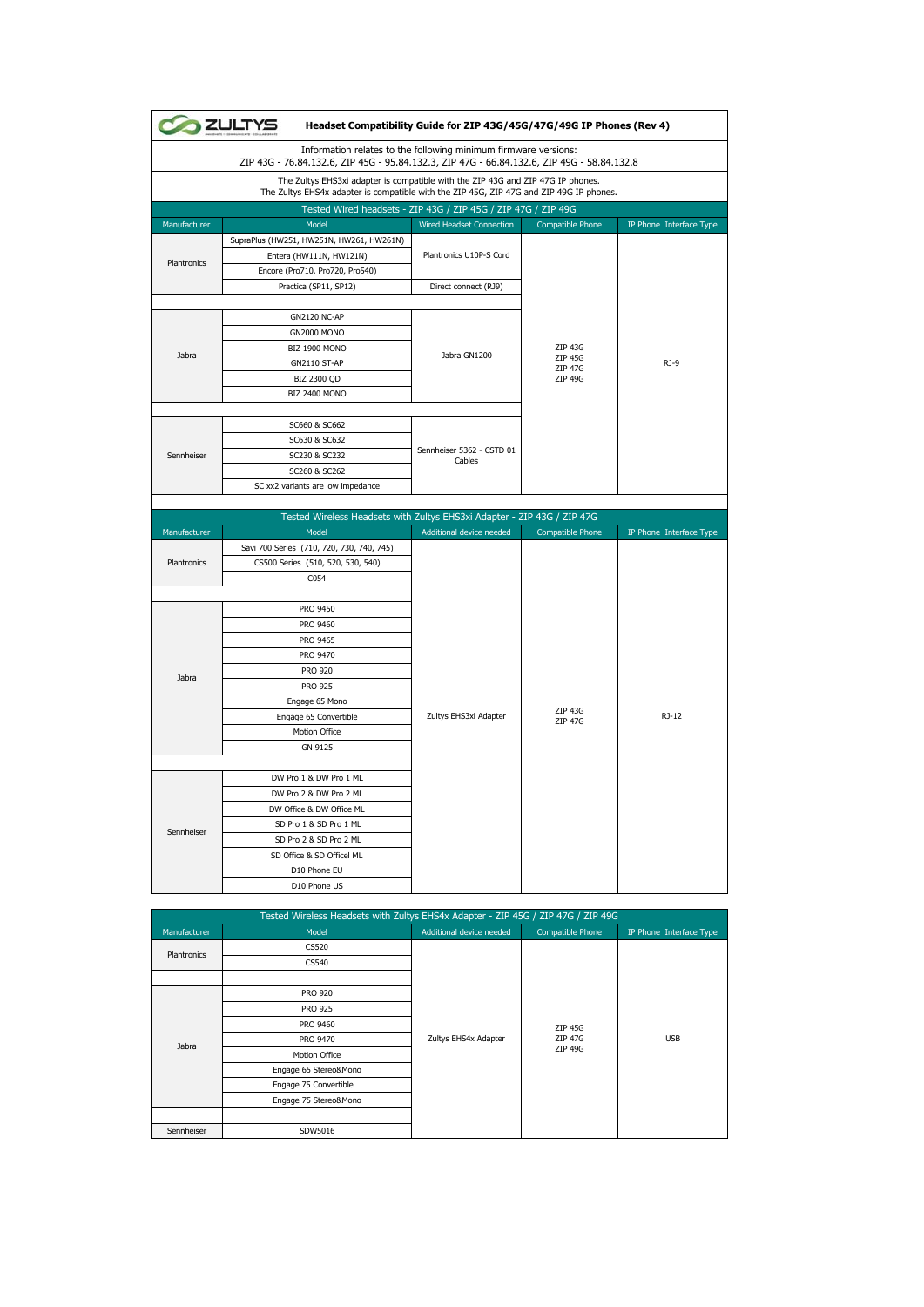| Tested Wired USB Headsets - ZIP 45G / ZIP 47G / ZIP 49G |                               |                          |                  |                         |
|---------------------------------------------------------|-------------------------------|--------------------------|------------------|-------------------------|
| Manufacturer                                            | Model                         | Additional device needed | Compatible Phone | IP Phone Interface Type |
| Plantronics                                             | Blackwire C310/C315/C320/C325 |                          |                  |                         |
|                                                         | Blackwire C435                |                          |                  |                         |
|                                                         | Blackwire C510/C520           |                          |                  |                         |
|                                                         | Blackwire C710/C720/C725      |                          |                  |                         |
|                                                         |                               |                          |                  |                         |
|                                                         | Evolve 20                     |                          |                  |                         |
|                                                         | Evolve 30                     |                          |                  |                         |
|                                                         | Evolve 40                     |                          |                  |                         |
| Jabra                                                   | Evolve 80                     | None                     | ZIP 49G          | <b>USB 2.0</b>          |
|                                                         | BIZ 2300 & BIZ 2400           |                          |                  |                         |
|                                                         | BIZ 1500                      |                          |                  |                         |
|                                                         |                               |                          |                  |                         |
|                                                         | SC 30/60 USB CTRL             |                          |                  |                         |
|                                                         | SC 40/70 USB CTRL             |                          |                  |                         |
| Sennheiser                                              | SC 45/75 USB CTRL             |                          |                  |                         |
|                                                         | SC 230/260 USB CTRL II        |                          |                  |                         |
|                                                         | SC 630/660 USB CTRL           |                          |                  |                         |
|                                                         |                               |                          |                  |                         |
|                                                         | Blackwire C720                |                          |                  |                         |
| Plantronics                                             | Blackwire C5210               |                          |                  |                         |
|                                                         | Blackwire C310                |                          |                  |                         |
|                                                         | Blackwire C3210               |                          |                  |                         |
|                                                         |                               |                          |                  |                         |
|                                                         | Evolve 30                     |                          |                  |                         |
| Jabra                                                   | Evolve 40                     |                          |                  |                         |
|                                                         | Jabra EVOLVE LINK             | None                     | <b>ZIP 47G</b>   | <b>USB 2.0</b>          |
|                                                         | BIZ 2400                      |                          |                  |                         |
|                                                         |                               |                          |                  |                         |
|                                                         | SC 30/60 USB CTRL             |                          |                  |                         |
|                                                         | SC 40/70 USB CTRL             |                          |                  |                         |
| Sennheiser                                              | SC 45/75 USB CTRL             |                          |                  |                         |
|                                                         | SC 230/260 USB CTRL II        |                          |                  |                         |
|                                                         | SC 630/660 USB CTRL           |                          |                  |                         |
|                                                         |                               |                          |                  |                         |
|                                                         | Blackwire C720                |                          |                  |                         |
|                                                         | Blackwire C5210               |                          |                  |                         |
| Plantronics                                             | Blackwire C310                |                          |                  |                         |
|                                                         | Blackwire C3210               |                          |                  |                         |
|                                                         | BT300+Voyager Legend          |                          |                  |                         |
|                                                         | BT600+B825(Focus)             |                          |                  |                         |
|                                                         |                               |                          |                  |                         |
|                                                         | Evolve 20<br>Evolve 40        |                          |                  |                         |
|                                                         | Link 360+Evolve 65            |                          |                  |                         |
| Jabra                                                   | Link 370+Evolve 75            |                          |                  |                         |
|                                                         | BIZ 2400                      | None                     | ZIP 45G          | <b>USB 2.0</b>          |
|                                                         |                               |                          |                  |                         |
|                                                         | SC635                         |                          |                  |                         |
|                                                         | SC 75                         |                          |                  |                         |
|                                                         | SC232                         |                          |                  |                         |
|                                                         | SC262                         |                          |                  |                         |
| Sennheiser                                              | SC632                         |                          |                  |                         |
|                                                         | SC660                         |                          |                  |                         |
|                                                         | BTD800+presence uc            |                          |                  |                         |
|                                                         | BTD800+MB pro2                |                          |                  |                         |
|                                                         |                               |                          |                  |                         |
|                                                         |                               |                          |                  |                         |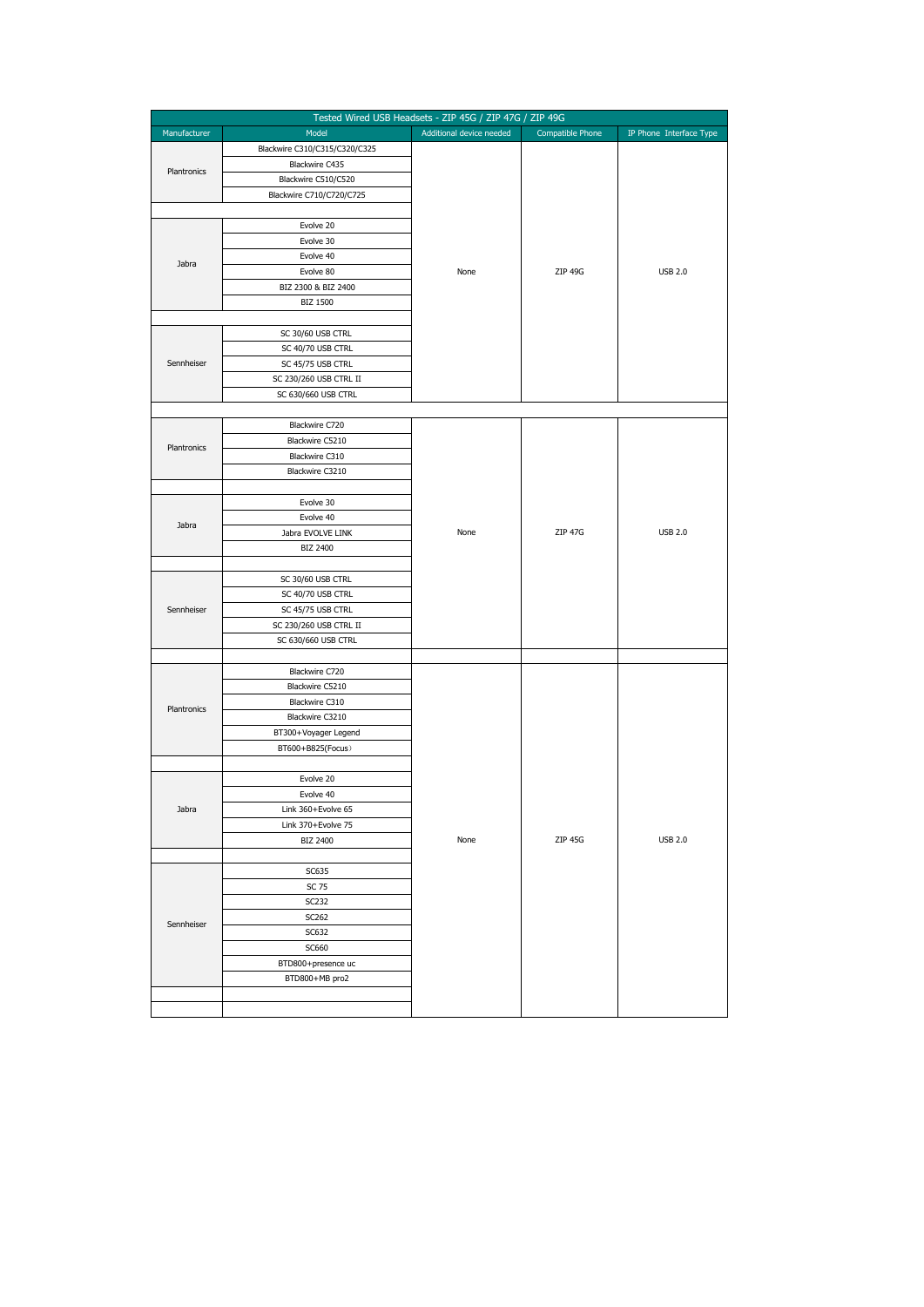|                    | Tested Wireless USB Headsets - ZIP 45G / ZIP 47G / ZIP 49G |                                                                                                                           |                         |                         |
|--------------------|------------------------------------------------------------|---------------------------------------------------------------------------------------------------------------------------|-------------------------|-------------------------|
| Manufacturer       | Model                                                      | Additional device needed                                                                                                  | <b>Compatible Phone</b> | IP Phone Interface Type |
| Plantronics        | CS500 Series (510, 520, 530, 540)                          | Via APU-75 cable                                                                                                          |                         |                         |
|                    | Voyager Legend CS                                          | (Provided by Plantronics)                                                                                                 |                         |                         |
|                    |                                                            |                                                                                                                           |                         |                         |
|                    | Pro 930/935                                                |                                                                                                                           |                         | <b>USB 2.0</b>          |
|                    | Pro 9450                                                   | Via Mini-USB cable For<br>Pro930/935                                                                                      | ZIP 49G                 |                         |
|                    | Pro 9460/9465                                              |                                                                                                                           |                         |                         |
|                    | Pro 9470                                                   |                                                                                                                           |                         |                         |
| Jabra              | Motion Office                                              | Via Micro-USB cable For<br>Pro9400 Series, Motion and                                                                     |                         |                         |
|                    | Engage 65 Convertible                                      | <b>Engage Series</b>                                                                                                      |                         |                         |
|                    | Engage 65 Stereo & Mono                                    | (Provided by Jabra)                                                                                                       |                         |                         |
|                    | Engage 75 Convertible                                      |                                                                                                                           |                         |                         |
|                    | Engage 75 Stereo & Mono                                    |                                                                                                                           |                         |                         |
|                    |                                                            |                                                                                                                           |                         |                         |
|                    | Savi 700 Series (710, 720, 730, 740, 745)                  |                                                                                                                           |                         |                         |
|                    | PLT_Legend                                                 |                                                                                                                           |                         |                         |
|                    | Series 740                                                 | Via APU-75 cable<br>(Provided by Plantronics)                                                                             |                         |                         |
| Plantronics        | C054                                                       |                                                                                                                           |                         |                         |
|                    | CS530                                                      |                                                                                                                           |                         |                         |
|                    | Voyager Legend CS                                          |                                                                                                                           |                         |                         |
|                    |                                                            |                                                                                                                           |                         |                         |
|                    | Pro 920/925                                                |                                                                                                                           | <b>ZIP 47G</b>          | <b>USB 2.0</b>          |
|                    | Pro 930/935                                                | Via ENC006 cable For                                                                                                      |                         |                         |
|                    |                                                            | Pro920/925<br>Via Mini-USB cable For                                                                                      |                         |                         |
|                    | Pro 9460<br>Pro 9470                                       | Pro930/935                                                                                                                |                         |                         |
| Jabra              |                                                            | Via Micro-USB or ENC006<br>cable For Pro9400 Series and<br>Motion<br>Via Micro-USB cable For<br>Pro9400 Series and Engage |                         |                         |
|                    | Engage 65 Convertible<br>Engage 65 Stereo & Mono           |                                                                                                                           |                         |                         |
|                    |                                                            |                                                                                                                           |                         |                         |
|                    | Engage 75 Convertible<br>Engage 75 Stereo & Mono           | Series                                                                                                                    |                         |                         |
|                    | Motion office                                              | (Provided by Jabra)                                                                                                       |                         |                         |
|                    |                                                            |                                                                                                                           |                         |                         |
|                    | DW Pro 1 & DW Pro 1 ML                                     |                                                                                                                           |                         |                         |
|                    | DW Office & DW Office ML                                   |                                                                                                                           |                         |                         |
|                    | SD Pro 1 & SD Pro 1 ML                                     | Direct USB                                                                                                                |                         |                         |
| Sennheiser         | SD Pro 2 & SD Pro 2 ML                                     |                                                                                                                           |                         |                         |
|                    | SD Office & SD Officel ML                                  |                                                                                                                           |                         |                         |
|                    | D10 USB EU & D10 USB ML EU                                 |                                                                                                                           |                         |                         |
|                    | D10 USB US & D10 USB ML US                                 |                                                                                                                           |                         |                         |
|                    |                                                            |                                                                                                                           |                         |                         |
|                    | Voyager Legend CS                                          |                                                                                                                           |                         |                         |
| <b>Plantronics</b> | C054                                                       | Via APU-75 cable                                                                                                          |                         |                         |

|             | voyager Legeng CS |                                                                                                                                                                                                |                |                |
|-------------|-------------------|------------------------------------------------------------------------------------------------------------------------------------------------------------------------------------------------|----------------|----------------|
| Plantronics | C054              | Via APU-75 cable<br>(Provided by Plantronics)                                                                                                                                                  |                |                |
|             | C053A             |                                                                                                                                                                                                |                |                |
|             |                   | Via ENC006 cable For Pro925                                                                                                                                                                    |                |                |
|             | pro930            | Via Mini-USB cable For<br>Pro930<br>Via Micro-USB or ENC006<br>cable For Pro9400 Series and<br>Motion<br>Via Micro-USB cable For<br>Pro9400 Series and Engage<br>Series<br>(Provided by Jabra) |                | <b>USB 2.0</b> |
|             | Pro925            |                                                                                                                                                                                                | <b>ZIP 45G</b> |                |
|             | Pro9460           |                                                                                                                                                                                                |                |                |
| Jabra       | pro9470           |                                                                                                                                                                                                |                |                |
|             | Motion office     |                                                                                                                                                                                                |                |                |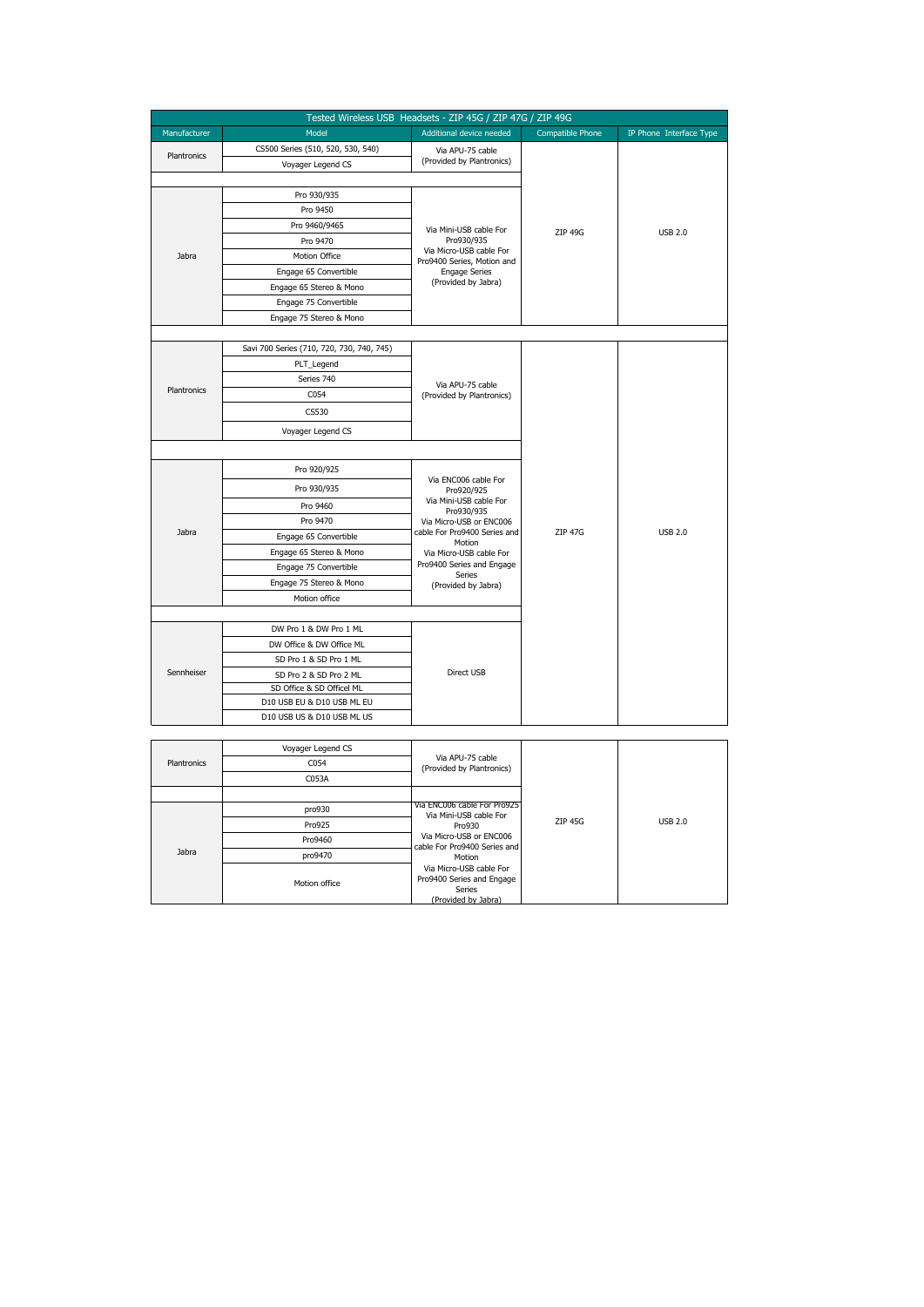| Tested Bluetooth Headsets - ZIP 47G |                                                                |                             |                  |                         |  |
|-------------------------------------|----------------------------------------------------------------|-----------------------------|------------------|-------------------------|--|
| Manufacturer                        | Model                                                          | Additional device needed    | Compatible Phone | IP Phone Interface Type |  |
|                                     | Voyager Legend CS                                              |                             |                  |                         |  |
|                                     | M55                                                            |                             |                  |                         |  |
|                                     | ML20                                                           |                             |                  |                         |  |
|                                     | M25                                                            | Zultys Bluetooth USB dongle |                  |                         |  |
|                                     | M165                                                           |                             |                  |                         |  |
| Plantronics                         | Discovery 975                                                  |                             |                  |                         |  |
|                                     | B825(Focus)                                                    |                             |                  |                         |  |
|                                     | Voyager Legend                                                 |                             |                  |                         |  |
|                                     | B825(Focus)                                                    | Plantronics BT300/BT600     |                  |                         |  |
|                                     | Voyager Legend                                                 |                             |                  |                         |  |
|                                     | 14S support the B1300/B1600 and test the above<br>two headcets |                             |                  |                         |  |
|                                     |                                                                |                             |                  |                         |  |
|                                     | GO6400BS                                                       |                             |                  |                         |  |
|                                     | Classic                                                        |                             |                  |                         |  |
|                                     | Style                                                          |                             |                  |                         |  |
|                                     | BT2045                                                         |                             |                  |                         |  |
|                                     | BT2080                                                         |                             |                  |                         |  |
|                                     | easygo+                                                        |                             |                  |                         |  |
|                                     | 2400 (Mono)                                                    |                             |                  |                         |  |
|                                     | Supreme                                                        | Zultys Bluetooth USB dongle |                  |                         |  |
|                                     | Style                                                          |                             |                  |                         |  |
| Jabra                               | Stone 3                                                        |                             |                  |                         |  |
|                                     | Storm                                                          |                             |                  |                         |  |
|                                     | MINI                                                           |                             |                  |                         |  |
|                                     | Stealth                                                        |                             |                  |                         |  |
|                                     | Talk 2                                                         |                             |                  |                         |  |
|                                     | Pro9470                                                        |                             | ZIP 47G          | <b>USB 2.0</b>          |  |
|                                     | Evolve 65                                                      |                             |                  |                         |  |
|                                     | Evolve 75                                                      | Jabra Link 360 & 370        |                  |                         |  |
|                                     | ZIP 47G supports the Link 360 & 370 with the                   |                             |                  |                         |  |
|                                     | above two headsets                                             |                             |                  |                         |  |
|                                     | <b>VMX 200</b>                                                 |                             |                  |                         |  |
|                                     | Presence UC                                                    |                             |                  |                         |  |
|                                     | MB PRO 1                                                       |                             |                  |                         |  |
|                                     | MB PRO 2                                                       | Zultys Bluetooth USB dongle |                  |                         |  |
|                                     |                                                                |                             |                  |                         |  |
| Sennheiser                          | VMX 200-II<br><b>EZX 60</b>                                    |                             |                  |                         |  |
|                                     | <b>EZX 80</b>                                                  |                             |                  |                         |  |
|                                     | Presence UC                                                    |                             |                  |                         |  |
|                                     | MB Pro2                                                        |                             |                  |                         |  |
|                                     | ZIP 47G supports the Link BTD800 with the above                | <b>BTD800</b>               |                  |                         |  |
|                                     | two headsets                                                   |                             |                  |                         |  |
|                                     |                                                                |                             |                  |                         |  |
| Apple                               | Airpods                                                        | Zultys Bluetooth USB dongle |                  |                         |  |
|                                     |                                                                |                             |                  |                         |  |
|                                     | HM1800                                                         |                             |                  |                         |  |
| Samsung                             | HM1700                                                         |                             |                  |                         |  |
|                                     |                                                                |                             |                  |                         |  |
| LG                                  | LG Tone Wireless Bluetooth Stereo Headset                      |                             |                  |                         |  |
|                                     |                                                                | Zultys Bluetooth USB dongle |                  |                         |  |
| Motorola                            | H720                                                           |                             |                  |                         |  |
|                                     |                                                                |                             |                  |                         |  |
| Wireless                            | V268                                                           |                             |                  |                         |  |